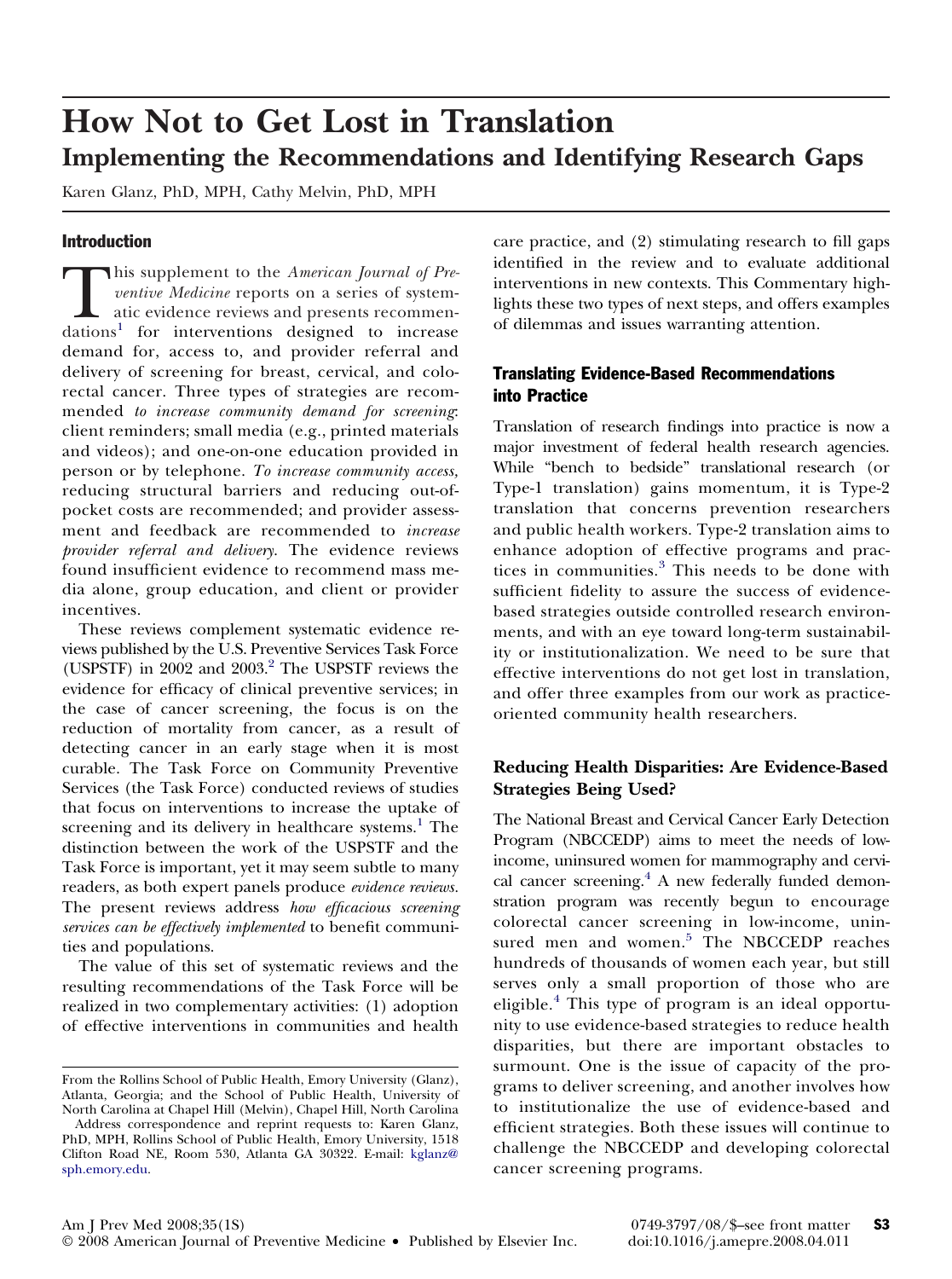## **Developing Comprehensive Community-Based Approaches to Increase CRC Screening Using Evidence-Based Strategies—An Exemplary Program in Progress**

Comprehensive approaches that implement multiple proven intervention strategies that are mutually reinforcing have been shown to effectively accelerate the adoption and sustainability of single evidence-based interventions and to increase the likelihood of their impact on populations. For example, comprehensive tobacco prevention and control programs that include pricing policies, enforcement of laws to restrict minors' access to tobacco, support for cessation counseling and pharmacotherapy, tobacco-free environments, small and mass media, and system supports have been recommended  $6$  and, where implemented with fidelity, proven successful.<sup>7</sup> The currently recommended menu of strategies for improving breast, colorectal and cervical cancer screening is a good fit with this type of approach.

Researchers at University of North Carolina–Chapel Hill have received funding from National Cancer Institute (NCI) to undertake a community-based participatory research project to improve colorectal cancer screening that includes: (1) interventions to reduce structural barriers to participation in colorectal cancer screening among minority and uninsured adults over the age of 50; and (2) community-built coalitions, or "CRC (colorectal cancer) Safety Nets," committed to ensuring guideline-compliant, community-wide, coordinated fecal occult blood test (FOBT) distribution, collection and results notification and access to appropriate follow-up of abnormal test results regardless of ability to pay. As part of the intervention, proven approaches such as one-on-one counseling on the need for colorectal cancer screening, provider assessment and feedback, reducing out-of-pocket costs and removing structural barriers to colorectal cancer screening are being implemented to address real and perceived barriers to colorectal cancer screening, safety net construction and participation. Evaluation of the implementation of this comprehensive approach includes assessing feasibility and operational aspects of implementing a CRC Safety Net and a formative evaluation of participant perceptions about their participation in the program and the use of FOBT. By demonstrating that it is possible to expand participation in screening and build system capacity, this project aims to increase consumer demand for, and community access to, colorectal cancer screening, to improve service quality from the viewpoint of both provider and patient and in the long term, to reduce colorectal cancer incidence and mortality.

#### **Sustainability of Intervention Systems**

Sustainability is a critical challenge in translating evidencebased interventions (EBI) into practice. Implementation requires at a minimum, coordination among a

network of participants, and as an ideal, full collaboration. If we are to expect full implementation of EBI, we need to assess system capacity for delivery of the EBI, including resources, partnership potential and readiness for change. Without this nod to sustainability and concurrent development of mutually leveraged partnerships, we will not achieve sustainable support systems to increase rates of adoption.

## Research Gaps and Issues: Context and Changing Times

The large volume of cancer screening research summarized in these evidence reviews points the way toward the next generation of applied cancer screening research. Here we highlight two issues that warrant special attention as the research continues to evolve: research context and generalizability, and the changing times.

## **Research Context and Generalizing Across Screening Types and Settings**

The systematic reviews in this supplement are based on careful examination of many individual studies and draw conclusions for various categories of interventions and three types of cancer screening (breast, cervical, colorectal). However, placing evidence-based interventions in context requires looking beyond the domain of screening for a specific type of cancer to see how these interventions have been used, and to what effect, for other health issues.[8](#page-2-0) Interpretation of the evidence can be obscured by an (unproven) assumption that findings are only applicable within the limited setting where research was conducted, and only for the cancer type that was studied.

Examples of strategies that have been evaluated for many health concerns include reminders, outreach visits to clinicians, and provider assessment and feedback. A metric for assessing when the weight of evidence for these interventions exists across health issues should be sufficient for recommending: (1) that they be undertaken for any cancer, whether tested for that cancer or not, (2) that they be incorporated into comprehensive approaches to cancer screening and (3) that efficacy trials of these single interventions either be curtailed or justified on the basis of some inherent or theoretical reason for suspecting that they might not work in a specific instance.

#### **The Times Are Changing**

The primary literature included in this set of systematic reviews covers more than three decades, up to November 2004. During the time period of the research included, there were dramatic changes in medical technology, screening-related health policy, and public